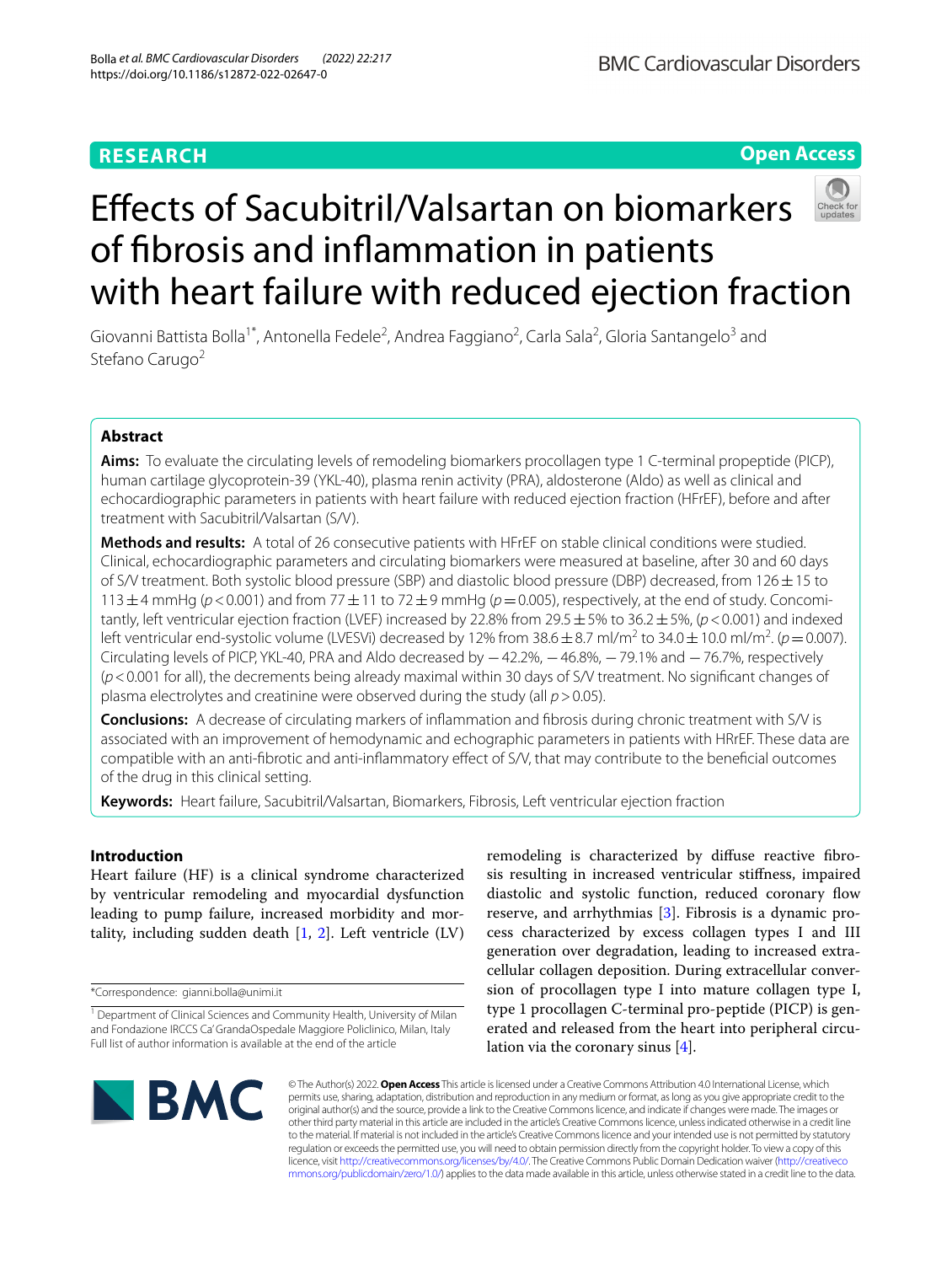Moreover, circulating human cartilage glycoprotein-39 (YKL-40), a humoral marker associated with infammatory conditions [[5\]](#page-6-4), has been reported to be signifcantly higher in patients with chronic HF compared to controls; this increment is apparently independent of drug treatment, including beta receptor blockers, angiotensin-converting-enzyme (ACE) inhibitors, angiotensin II receptor Antagonists (ARBs) and mineralocorticoid receptor antagonist (MRAs) [\[6](#page-6-5)]. High serum levels of YKL-40 may predict adverse cardiovascular events [\[7](#page-6-6)] and all-cause mortality in patients with chronic HF [\[8](#page-6-7)]. Activation of the renin-angiotensin- aldosterone system (RAAS) in HF contributes to adverse cardiac and vascular remodeling/fbrosis via angiotensin II (Ang II) type 1 receptors activation (AT1)[[9\]](#page-6-8). Randomized controlled trials have demonstrated that RAAS blockade improves morbidity and mortality in HF patients with Reduced Ejection Fraction (HFrEF) [[10](#page-6-9), [11\]](#page-6-10). Sacubitril/Valsartan (S/V) is a novel drug combination designed to block the adverse efects of RAAS, to reduce bradykinin potentiation (which causes angioedema) by Valsartan, and to inhibit neprilysin inactivating efect of natriuretic peptides by Sacubitril metabolite LBQ657 [\[12,](#page-6-11) [13](#page-6-12)], thus leading to a natriuretic, vasodilatatory, and anti-proliferative efects. S/V has been proven to be superior to conventional ACE inhibition in reducing cardiovascular deaths (including sudden death) and HF readmissions in a large prospective randomized clinical trial [[14\]](#page-6-13).

The aim of this study was to evaluate the circulating levels of PICP, YKL-40, renin activity (PRA), aldosterone (Aldo), as well as clinical and echocardiographic changes induced by S/V treatment for 60 days in patients with HFrEF.

# **Materials and methods**

#### **Patient population**

A prospective pharmacological, non-proft, monocentric interventional pilot study was conducted. After informed written consent for anonymous collection and publication of data was obtained, we prospectively enrolled 29 consecutive patients with HFrEF in stable hemodynamic conditions, eligible for S/V treatment according to the Guidelines [\[15](#page-6-14)]. All patients were followed at the Heart Failure Unit of Fondazione Cà Granda Ospedale Maggiore Policlinico, Milan, between 2019 and 2020.

All patients with HFrEF were on optimal medical therapy (OMT) before S/V, in particular 100% received beta receptor blockers, ACEI inhibitors or ARBs and MRAs. Hemodynamic stability was defned when systolic blood pressure (SBP) was at least 100 mm Hg, no increase of intravenous diuretic dose, no intravenous vasodilator injections had been required in the previous 6h neither intravenous inotropes in the previous 24 h. Patients with age less than 18 years, pregnancy, cardiac transplantation, ventricular assist device implantation and complex congenital heart disease were excluded. All study procedures had been approved by the Partners Healthcare Institutional Review Board (Practice # 601) and carried out in accordance with the Declaration of Helsinki.

# **Data**

Clinical data including age, sex, diastolic and systolic blood pressure (DBP-SBP), New York Heart Association (NYHA) class and therapy were obtained by reviewing each patient's medical records. Clinical comorbidities were documented by review of medical charts, included hypertension (clinic blood pressure  $\geq 140/90$  mmHg or antihypertensive treatment), diabetes and dyslipidemia. Smokers included both current and former smokers. Ischemic etiology of HF was defned as history of myocardial infarction or prior coronary revascularization or stenosis  $\geq$  70% in  $\geq$  1 epicardial artery at coronary angiography.

Comprehensive transthoracic echocardiographic studies were performed by a single investigator (AF) at baseline and after 60 days of S/V treatment using a Philips Epiq 7. Briefy, LV end-diastolic volume (LVEDV) and LV end-systolic volume (LVESV) were measured from the apical two- and four-chamber views using the biplane modifed Simpson's rule, LV ejection fraction (LVEF) was calculated as (LVEDV-LVESV)/LVEDV  $\times$  100 [[16\]](#page-6-15).

Clinical and laboratory data were collected at baseline, after 30 and 60 days of S/V treatment. Blood samples were collected in the morning, with the patient in the seated position, centrifuged and stored at 80°C until analysis. Serum YKL-40 and PICP were measured by ELISA with commercially available kits (MicroVue Bone for YKL 40, normal values 25–125 ng/mL; EIA, Quidel Company for PICP, normal values 69–163 ng/mL). Radio-Immunossay kits (Beckman Coulter Company) were used to measure plasma renin activity (PRA; normal values 0.167−5.380 ng/mL/h) and plasma aldosterone (Aldo; normal values 4.0–31.0 ng/dL, N-terminal pro B-type natriuretic peptide (NT-proBNP) was measured by immuno-chemo-luminescence method (Cobas Roche).

## **Statistical analysis**

All observed patient data was included in the Microsoft Excel package. All the hypotheses under study were verifed through the use of the statistical packages SPSS and Statistics (StatSoft). The significance level  $(\alpha)$  of the statistical tests used for the evaluation were considered at a two-tailed probability level of signifcance of 95%  $(p<0.05)$ . The choice of tests (parametric and non-parametric) was made after verifying the normality distribution of the data with the Kolmogorov Smirnov test. The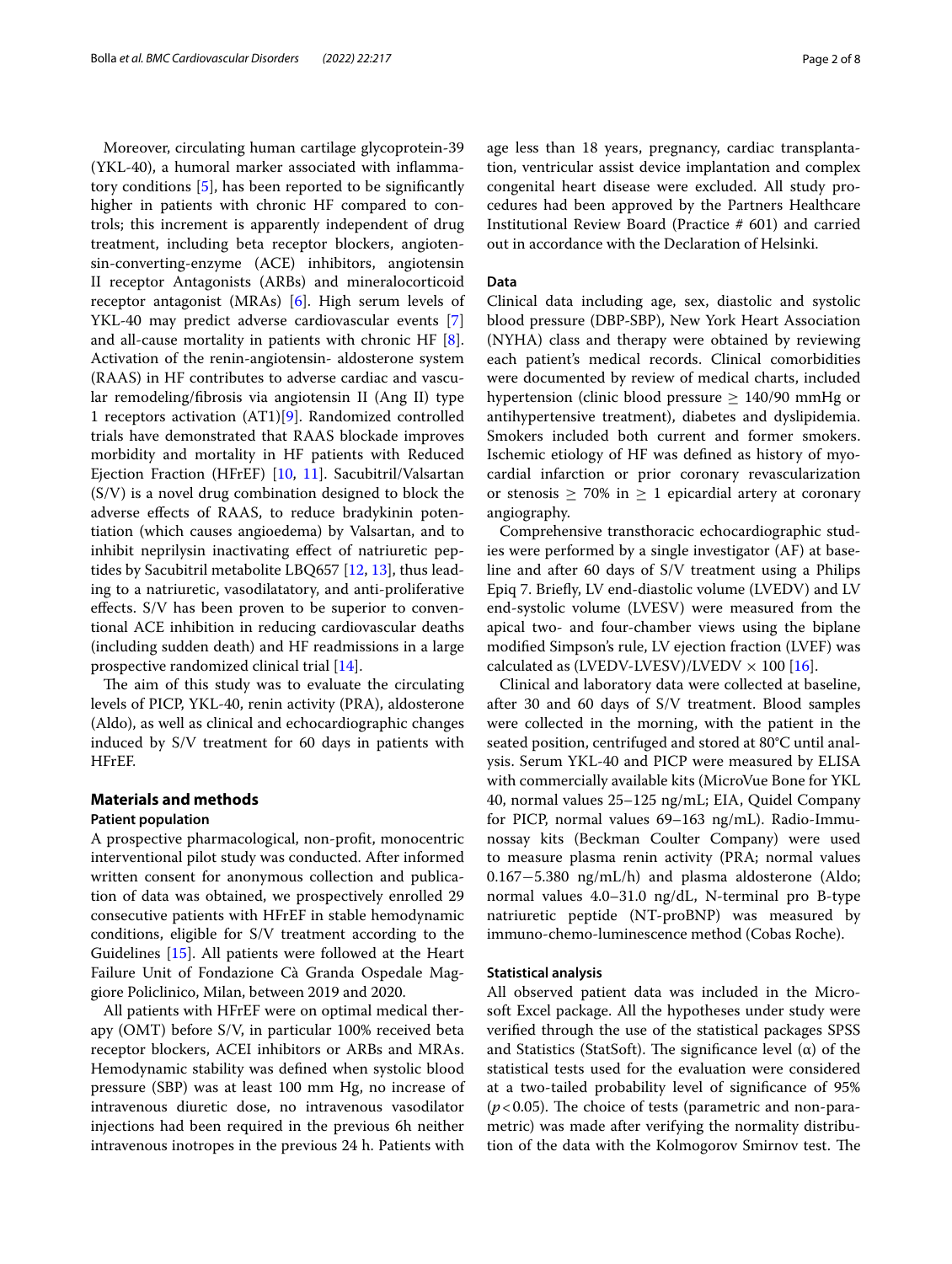variables observed over time T0-T30-T60 were verifed by using the method of analysis of variance for repeated measures (Anova way). The presence of a statistically signifcant diference between the times was confrmed with the Tukey multiple comparison method. While for the variables observed at time T0-T60 the T tests (Student's) for paired data was used.

# **Results**

A total of 29 consecutive patients were enrolled in the study; as 3 patients died during the study period, one due to extra-cardiac causes, the fnal analysis included 26 patients. Their age was  $69.8 \pm 2.3$  years, 20 (77%) were men, 12 patients had ischemic heart disease, all patients were in NYHA class III; an isolated Cardioverter-Defbrillator (ICD) had been implanted in 6 pts and a Cardiac Resynchronization Therapy-Defibrillator (CRT-D) in 8 pts at least 6 months before study. Table [1](#page-2-0) shows baseline characteristics of the study population.

All patients were on OMT before S/V treatment; they were switched from an ACEi or ARBs to S/V, initially prescribed at 24/26 mg twice a day [[17](#page-6-16)]: this dose was maintained in 16 pts (61,5%), S/V was up titrated to maximum tolerated dose (49/51 mg twice a day) in 5 patients (19,2%) or target dose (97/103 mg twice a day) in 5 patients (19,2%) within 30 days of treatment. No patients were hospitalized and none developed decompensated symptoms. All patients are still treated. No adverse events occurred during therapy.

# **Efect of S/V treatment**

SBP decreased from 126  $\pm$  3.0 at baseline to 115 $\pm$ 2.9 mmHg after 30 days of S/V ( $p$ <0.001) and levelled-off to 113.4  $\pm$  3.2 mmHg after 60 days with an average reduction of  $-10.0$ %. Similarly, DBP decreased from 77.5  $\pm$  2.1 mmHg at baseline to 71.9  $\pm$  1.7 mmHg after 30 days  $(p = 0.005)$  and levelled-off to 72.8  $\pm$  1.7 mmHg after 60 days with an average reduction of  $-6.0\%$ ; no episodes of acute hypotension were recorded. No changes of creatinine and electrolytes values were observed throughout study (all  $p > 0.05$ ).

Compared to baseline, indexed left ventricular endsystolic volume (LVESVi) decreased from  $38.6 \pm 8.7$  ml/  $\text{m}^2$  to 34.0  $\pm$  10.0 ml/m<sup>2</sup> after 60 days of S/V treatment  $(p = 0.007)$ , with an average reduction of  $-12.0\%$ ; no signifcant changes of indexed left ventricular end-diastolic volume (LVEDVi) were observed (from  $55.9 \pm 11.8$  ml/  $m^2$  to 53.4  $\pm$  13.8 ml/m<sup>2</sup>,  $p = 0.12$ ). As a result, LVEF increased from 29.5  $\pm$  1.0% to 36.2  $\pm$  1.0%, (*p* < 0.001), with an average change of  $+22.8\%$  (Fig. [1](#page-3-0)).

Compared to baseline, NT-proBNP decreased from  $2769 \pm 481$  ng/L to  $1282 \pm 289$  ng/L after 60 days of S/V, with a percent decrement of  $-53.7%$  (Fig. [2](#page-3-1)).

<span id="page-2-0"></span>**Table 1** Baseline characteristics of the study population

| Patients, $N = 26$                |                 |
|-----------------------------------|-----------------|
| Age, years                        | $69.8 \pm 2.3$  |
| Men, n (%)                        | 20 (77%)        |
| Ischemic etiology, n (%)          | 12 (46%)        |
| NYHA class III, n (%)             | 26 (100%)       |
| SBP (mmHg)                        | $126.8 \pm 3.1$ |
| DBP (mmHg)                        | $77.5 \pm 2.1$  |
| Creatinine (mg/dl)                | $1.1 \pm 0.1$   |
| eGFR (ml/min/1.73m <sup>2</sup> ) | $44.3 \pm 4.1$  |
| $Na+$ (mEg/L)                     | $139.9 \pm 0.5$ |
| $K^+$ (mEg/L)                     | $4.4 \pm 0.1$   |
| Smoking history, n (%)            | 13 (50%)        |
| Diabetics, n (%)                  | 10 (38.4%)      |
| Hypertension, n (%)               | 16 (62%)        |
| Hyperlipidemia, n (%)             | 16 (62%)        |
| BB, n (%)                         | 26 (100%)       |
| MRA, n (%)                        | 26 (100%)       |
| Diuretics, n (%)                  | 26 (100%)       |
| Sinus Rythm, n (%)                | 17 (65%)        |
| Atrial Fibrilation, n (%)         | 4 (15%)         |
| $ICD, n$ $(\%)$                   | 6(23%)          |
| CRT-D, n (%)                      | 8 (31%)         |
| LNEF (%)                          | $29.5 \pm 1.0$  |
| LVESVi (ml/m <sup>2</sup> )       | $38.6 \pm 8.7$  |

*NYHA* New York Heart Association; *SBP* systolic blood pressure; *DBP* diastolic body pressure; *eGFR* estimated glomerular fltration rate calculated with Chronic Kidney Disease Epidemiology Collaboration (CKD-EPI) formula; *Na*+ sodium; *K*+ potassium; *BB* beta-blockers; *ICD* implantable cardioverter defbrillator; *MRA* mineralcorticoid receptor antagonist; *CRT-D* cardiac resynchronization therapy—defbrillator; *LVEF* Left ventricular ejection fraction; *LVESVi* Indexed Left ventricular end-systolic volume. Values are presented as absolute numbers, percentages and mean $\pm$ standard error (SE)

Baseline PRA was 7.47  $\pm$  1.78 ng/mL/h and Aldo was 22.3  $\pm$  5.12 ng/dL; after 30 days of S/V, PRA was  $1.97 \pm 0.64$  ng/ml/h and Aldo was 8.87  $\pm$  2.9 ng/dl, with a percent reduction of  $-73.6\%$  and  $-60.9\%$ , respectively  $(p < 0.001$  for both). These decrements persisted after 60 days of S/V therapy: PRA was  $1.55 \pm 0.40$  ng/ml and Aldo 5.19  $\pm$  3.4 ng/dl, percent decrements from baseline being −79.2% and −76.7%, respectively (*p* < 0.001 for both) (Fig.  $3$ ).

# **Fibrosis and infammation biomarkers**

At baseline, PICP was  $147.8 \pm 16.0$  ng/ml and YKL-40 was  $191.8 \pm 25.8$  ng/ml; after 30 days of S/V, PICP was 98.5  $\pm$  19.3 ng/ml and YKL-40 was 113.2  $\pm$  15.6 ng/ ml, with a percent decrease of  $-33.4\%$  and  $-40.9\%$ , respectively  $(p < 0.001$  for both). After 60 days, PICP was  $85.4 \pm 16.8$  ng/ml and YKL-40 was  $101.9 \pm 13.8$  ng/ml, the percent reduction from baseline being −42.2% and −[4](#page-4-0)6.8% (*p* < 0.001 for both) (Fig. 4). The single patients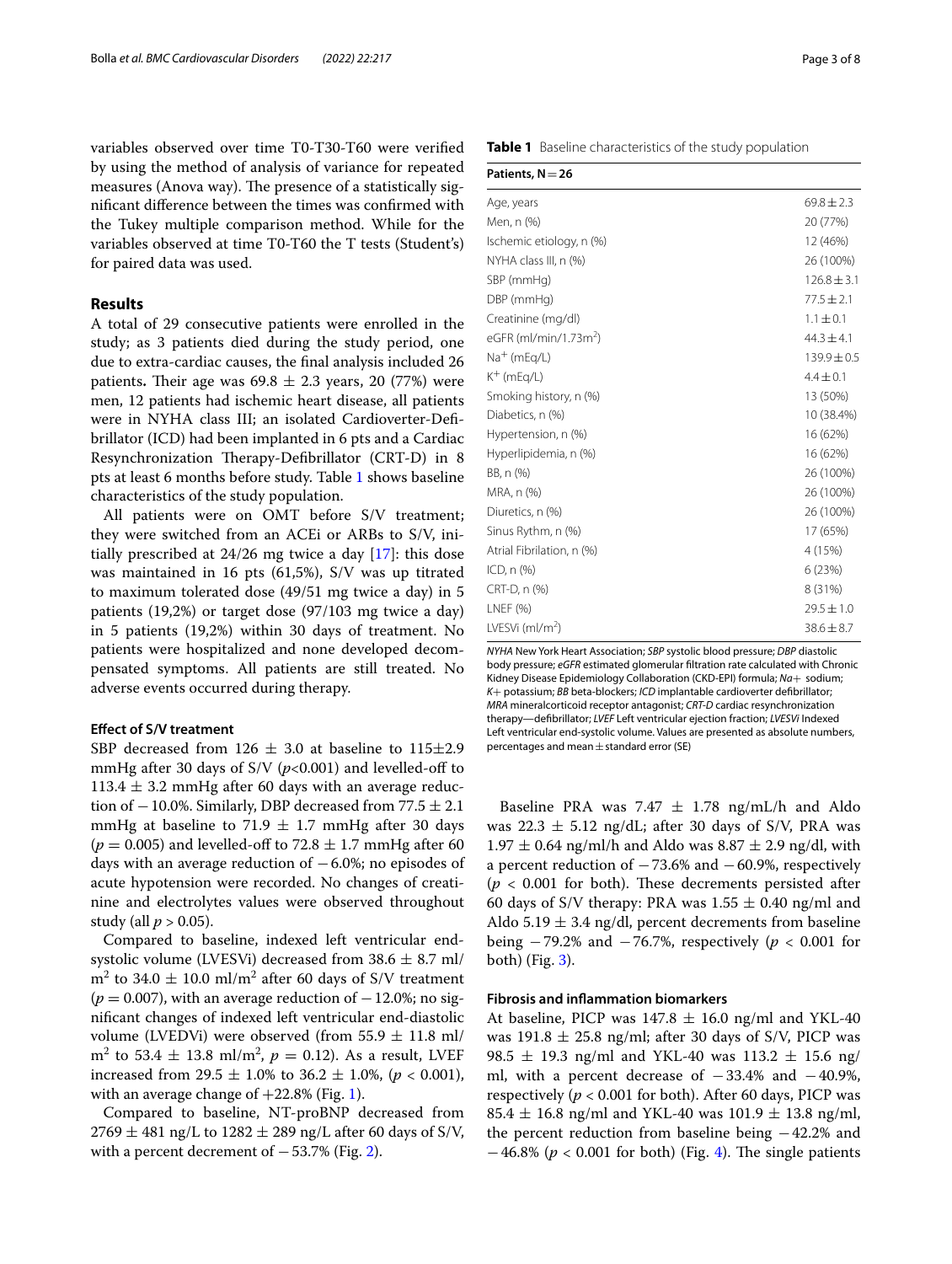

<span id="page-3-0"></span>values of PICP and YKA-40 throughout the study has been provided in the Additional fle [1](#page-5-0): Figs. S1 and S2. To understand whether the S/V dose could have an infuence on the remodeling and infammation biomarkers, non-parametric tests were carried out. Precisely no statistically signifcant diference between the three dosages (24/26 mg, 49/51 mg, 97/103 mg) was found for either of the variables (PICP and YKL-40) at the three times of detection: T0 (*P* value for  $\text{PICP} = 0.77$ , *P* value for YKL-40 = 0.35), T1 (*P* value for PICP = 0.96, *P* value for YKL-40 = 0.75), T2 (*P* value for PICP = 0.88, *P* value for YKL-40 = 0.32). Instead, as expected, we found signifcant changes in PICP and YKL-40 values within times



<span id="page-3-1"></span>

<span id="page-3-2"></span>for all the three S/V doses. All the percentual variations within times are expressed in the attached Additional fle [1](#page-5-0): Tables S1 and S2.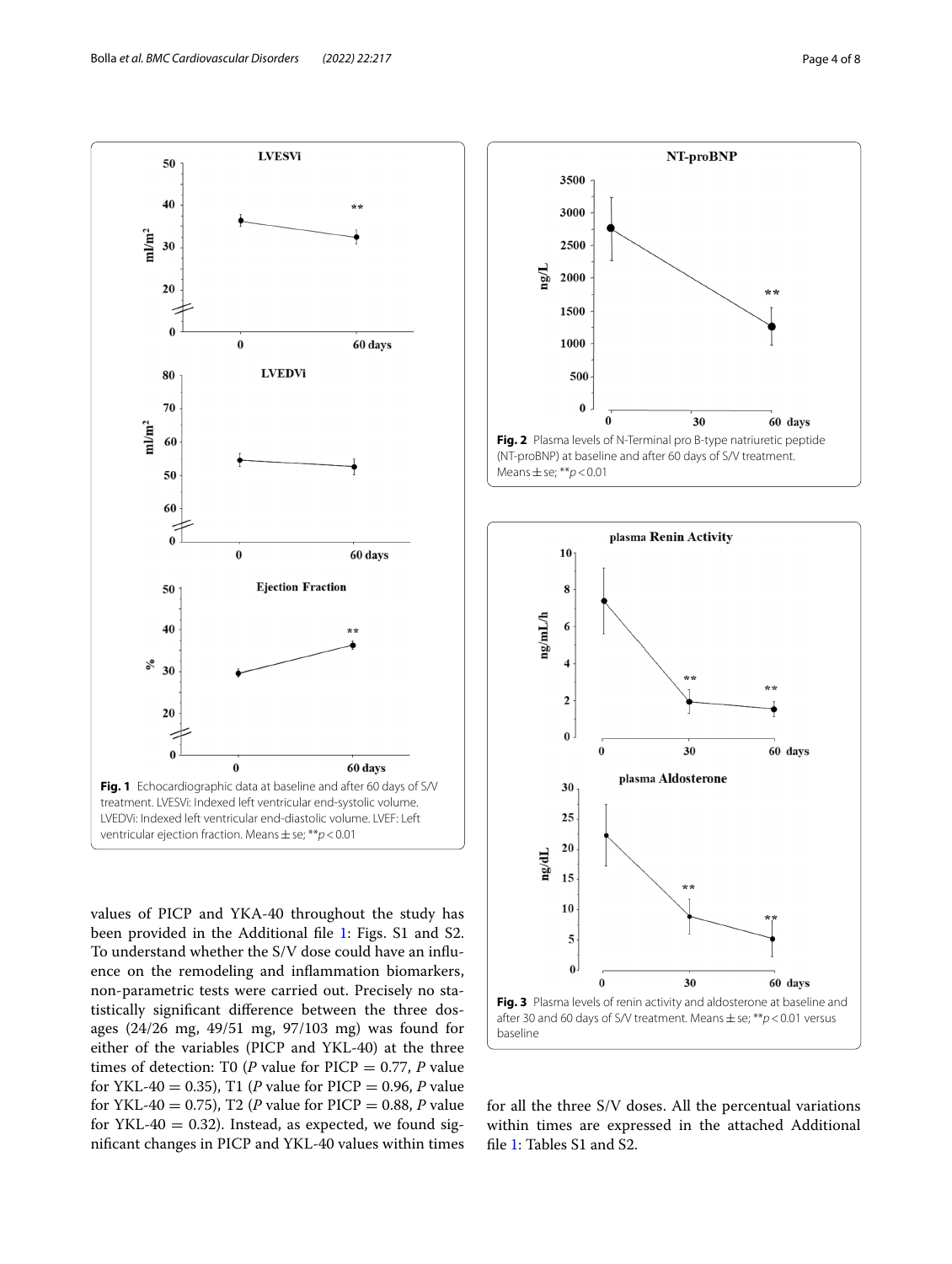Bolla *et al. BMC Cardiovascular Disorders (2022) 22:217* Page 5 of 8



# <span id="page-4-0"></span>**Discussion**

The major finding of our study was that  $S/V$  treatment in patients with HFrEF was associated with a decrease of circulating markers of fibrosis and inflammation. This efect was already present within 30 days of treatment, persisted during the following 30 days and was associated with a progressive inhibition of the RAAS. The hemodynamic efect of S/V, a decrease of systolic/diastolic BP by 14/4 mmHg, was associated with improved echocardiographic parameters of reverse remodeling and left ventricular systolic function, as documented by the reduction in LVESVi and the increase in LVEF. The concomitant 53% decrease of plasma NT-proBNP after S/V treatment is compatible with reduced cardiac flling pressures and myocardial strain. The circulating levels of this peptide have been shown to accurately predict cardiovascular outcomes in HFrEF [\[18](#page-6-17)]. Of note, NT-proBNP, unlike Atrial Natriuretic Peptide (ANP) and Brain Natriuretic Peptide (BNP), is not a substrate for neprylisin and therefore its circulating levels properly refect the cardioprotective effects of S/V. The enhanced biological activity of the natriuretic peptide system after blockade of neprylisin has been documented by the increased plasma levels of ANP, BNP and their second messenger cyclic guanosine monophosphate (cGMP) [\[12](#page-6-11)]. As both these natriuretic peptides are known to inhibit renin and aldosterone secretion, it is conceivable that their enhanced activity was responsible for the decrease of PRA and aldosterone observed in our study. The elevated baseline levels of PRA, indeed, were 75% lower after 30 days of S/V treatment and the decrement persisted until the end of the study. Similarly, aldosterone decreased by 60% and 76% compared to baseline after 30 and 60 days of treatment, respectively.

Myocardial fbrosis is a pathophysiological mechanism involved in the development and progression of chronic HF and the hallmark feature of adverse LV remodeling [ $19$ ]. The extent and distribution of myocardial fibrosis is the fnal result of homeostatic processes regulating cardiac extracellular matrix (ECM) composition. Cardiac ECM is mostly represented by collagen type I (85%) and III (11%) which are synthetized by cardiac fbroblasts and undergo complex processing until fnal degradation [[20\]](#page-6-19). Collagen synthesis by fbroblasts is enhanced by the activated RAAS system in patients with HFrEF. In this context, PICP may be seen as a marker of collagen type I synthesis and elevated serum PICP levels have been reported in patients with HFrEF compared to controls  $[21]$  $[21]$ . The adverse ventricular fibrosis and remodeling induced by neurohormonal and hemodynamic alterations in HFrEF patients is refected by morpho-structural cardiac changes highlighted by non-invasive measures of LVEF, LVESV and LVEDV. These structural changes are associated with an increased risk of atrial and ventricular arrhythmias and reduced myocardial perfusion. The presence and extent of fbrosis adversely afects morbidity and mortality in patients with HF [[22\]](#page-6-21). Massoullie et al [[2\]](#page-6-1) showed that non-responder CRT patients had higher serum PICP levels, thus suggesting that evaluation of PICP prior to CRT implantation may contribute to identify patients prone to respond to CRT.

To our knowledge, this study is the first to evaluate the effects of S/V on myocardial fibrosis with serial monitoring of the fibrotic biomarker PICP [\[23](#page-7-0), [24\]](#page-7-1). A recent study by Zile et al. documented that S/V decreased some biomarkers of profibrotic signaling (aldosterone, Soluble Isoform of ST2, Tissue Inhibitor of Metalloproteinase-1, Galectin-3 Protein, Procollagen Type I N-propeptide, and Type III Procollagen Peptide in HFrEF patients, thus suggesting that S/V may reduce myocardial fibrosis and improve clinical outcomes. The authors also found that some of these profibrotic biomarkers reflecting determinants of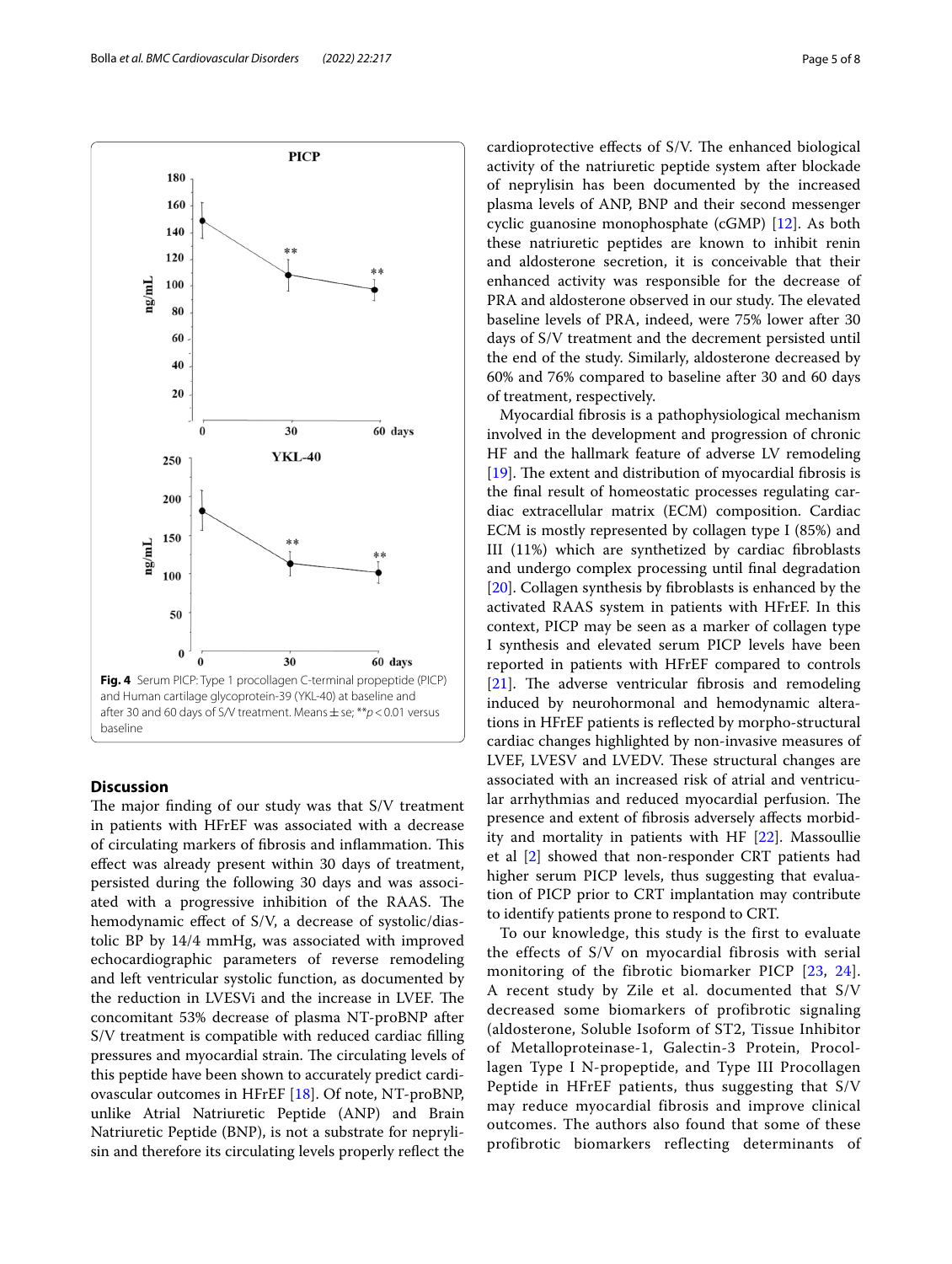ECM homeostasis had a significant prognostic value [[25](#page-7-2)]. Our study, unlike the Zile's study, explored a serum biomarker of fibrosis (PICP) which best correlates with the extent of fibrotic deposition in cardiac tissue as demonstrated by endomyocardial biopsies [[26](#page-7-3)].

Of note, this efect of S/V was observed in patients chronically treated with inhibitors of the renin-angiotensin aldosterone system, including MRAs, which have been documented to directly afect fbrosis markers. Whether these decrements may be related to the enhanced activity of the natriuretic system by S/V or to a more potent inhibition of the RAAS remains to be determined.

Our fnding that S/V provides potential antifbrotic efects may contribute to better understand its mechanisms of action. Moreover, defning the fbrotic profle of HFrEF patients eligible to S/V treatment, may improve the selection criteria and maximize the benefcial efects of this compound [\[27\]](#page-7-4).

Systemic infammation in patients with HF is the result of tissue hypoperfusion and neurohormonal activation [[19\]](#page-6-18). The immune system plays a significant role in HF progression, ventricular remodeling, and long-term cardiac injury. In particular, activation of a variety of infammatory pathways, such as the complement system, T cells, and synthesis of autoantibodies, have been reported in HF patients. Overall, the infammatory process contributes to the worsening of HF syndrome, by inducing cachexia and anemia  $[18]$ . The inflammatory marker high-sensitivity C-reactive protein is elevated in HF patients, its circulating levels further increase during episodes of clinical decompensation and predict worse cardiac outcomes [ $28$ ]. Of note, in a recent case series analysis S/V significantly reduced the circulating levels of high-sensitivity C-reactive protein within 4 weeks of treatment in patients with acute decompensated HF  $[18]$  $[18]$ . YKL-40 is a highly conserved heparin-, chitin-, and collagen-binding glycoprotein, mainly produced by macrophages, neutrophils and cancer cells in infammatory states. YKL-40 regulates vascular endothelial growth factor and has a role in the processes of infammation, angiogenesis, cell proliferation and diferentiation, as well as ECM remodeling [\[9](#page-6-8)]. In a recent study in HF patients, serum YKL-40 was signifcantly associated with all-cause mortality, after multivariable adjustment for cardiovascular risk factors [[9](#page-6-8)].

Our study for the frst time documented that S/V therapy was able to reduce the infammatory context of HF, as demonstrated by the rapid decrease of YKL-40 values (−46.8% compared to baseline), that was already evident within 30 days of treatment and persisted until the end of study.

#### **Limitations**

A control group was not included in the protocol for ethical reasons; a propensity-score match control study, however, may partially address this limitation.

Markers of fbrosis were measured in the systemic circulation, thus the origin of these compounds from other sources than cardiac tissue is not excluded, as cardiac biopsies were not performed in this study. It should be underlined, however, that serum PICP concentrations have been shown to be directly related to the fbrillar collagen fraction of the myocardium as documented by endomyocardial biopsies [[26\]](#page-7-3). Future studies with cardiac magnetic resonance imaging, the gold standard non-invasive technique for detecting fbrosis, are highly desirable in order to support this hypothesis.

The limited sample size of the study is related to diffculties in enrolling a larger number of patients due to the concomitant Covid-19 pandemic. Anyway, this is an exploratory study that succeeded in demonstrating a substantial modifcation of biohumoral values and biomarkers despite the small sample size and the low percentage of patients receiving S/V target dose, suggesting that these data can be easily replicated and reinforced by larger studies. The follow-up period is limited but the fnding that positive results have come so early from the introduction of S/V therapy supports the hypothesis that these benefts could be maintained and prove relevant in the long term. A longer follow-up is needed to confrm this hypothesis.

# **Conclusions**

The study documented a decrease of circulating markers of fbrosis and infammation, PICP and YKL-40, in HFrEF patients after S/V administration, thus supporting a reduced infammatory/profbrotic state associated with this treatment. These effects were already maximal within 30 days of treatment, persisted for the following 30 days and were likely related to the enhanced activity of natriuretic peptide system and inhibition of RAAS induced by S/V. Future studies in larger samples are highly desirable in order to clarify the long-term efect of S/V on fbrosis in cardiac tissue.

# **Supplementary Information**

The online version contains supplementary material available at [https://doi.](https://doi.org/10.1186/s12872-022-02647-0) [org/10.1186/s12872-022-02647-0](https://doi.org/10.1186/s12872-022-02647-0).

<span id="page-5-0"></span>**Additional fle 1: Figure S1.** Single patients values of PICP throughout the study. PICP = Type 1 procollagen C-terminal propeptide. **Figure S2.** Single patients values of YKL-40 throughout the study. YKL-40 = Human cartilage glycoprotein-39. **Table S1.** Percentual variations of PICP values within times according to the different S/V dosage.  $S/V =$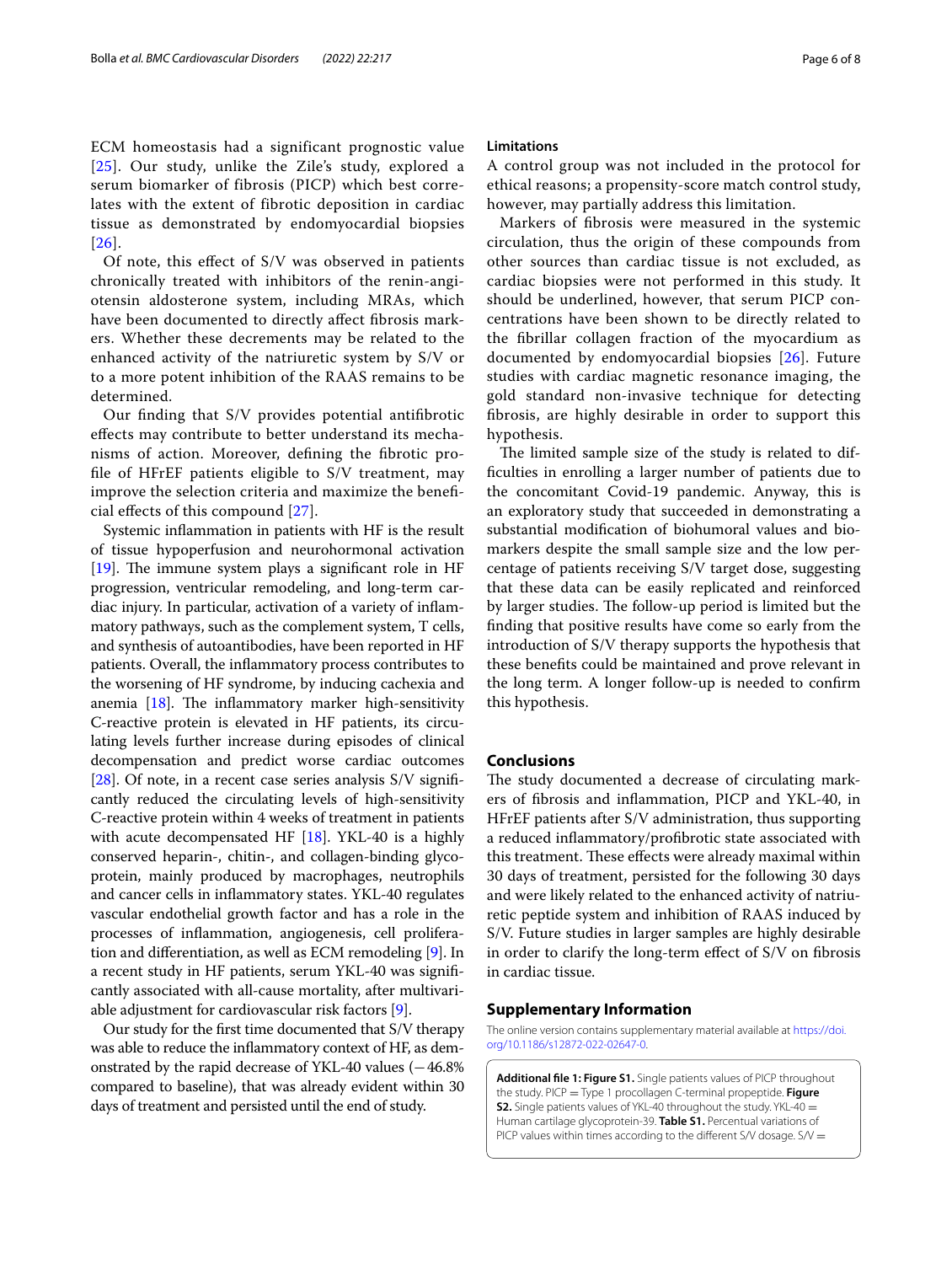Sacubitril/ Valsartan. PICP = Type 1 procollagen C-terminal propeptide. **Table S2.** Percentual variations of YKL-40 values within times according to the different S/V dosage. S/V = Sacubitril/ Valsartan, YKL-40 = Human cartilage glycoprotein-39.

#### **Acknowledgements**

We thank to Elide Oggiano, Roberta Famiani and Alessandra Orsatti for their technical assistance. We are extremely thankful to Dr. Liliana Di Ciano and Dr. Francesco Somalvico for their statistical assistance.

#### **Institutional Review Board Statement**

The study was conducted according to the guidelines of the Declaration of Helsinki, and approved by the Institutional Review Board) of Fondazione IRCCS Ca' GrandaOspedale Maggiore Policlinico, Milan, Italy.

#### **Author contributions**

Conceptualization, GMB and AFE; methodology, GMB; formal analysis, GMB; writing—original draft preparation, GS and AF; writing—review and editing, CS and SC. All authors have read and agreed to the published version of the manuscript.

#### **Funding**

We thanks Novartis for supporting the payment of the open access fee.

#### **Data Availability**

The datasets generated and/or analysed during the current study are not publicly available due to investigators' choice but are available from the corresponding author on reasonable request**.**

# **Declarations**

#### **Informed Consent**

Informed consent was obtained from all subjects involved in the study.

#### **Consent for publication**

Not applicable

#### **Competing interests**

The authors declare that they have no competing interests.

#### **Author details**

<sup>1</sup> Department of Clinical Sciences and Community Health, University of Milan and Fondazione IRCCS Ca' GrandaOspedale Maggiore Policlinico, Milan, Italy. 2 <sup>2</sup> Cardiology Unit, Internal Medicine Department, Fondazione IRCCS Ca' Granda Ospedale Maggiore Policlinico, Milan, Italy. <sup>3</sup> Division of Cardiology, Department of Health Sciences, San Paolo Hospital, University of Milan, Milan, Italy.

## Received: 17 December 2021 Accepted: 30 March 2022 Published online: 13 May 2022

#### **References**

- <span id="page-6-0"></span>Mann DL, Bristow MR. Mechanisms and models in heart failure: the biomechanical model and beyond. Circulation. 2005;111(21):2837–49.
- <span id="page-6-1"></span>2. Massoullie G, Sapin V, Ploux S, Rossignol P, Mulliez A, Jean F, Marie PY, Merlin C, Pereira B, Andronache M, Motreff P, Chabin X, Sellal JM, Citron B, Lusson JR, Vorilhon C, Clerfond G, Bordachar P, Zannad F, Eschalier R. Low fbrosis biomarker levels predict cardiac resynchronization therapy response. Sci Rep. 2019;9(1):6103.
- <span id="page-6-2"></span>3. Richards AM. Circulating biomarkers of cardiac fbrosis: do we have any and what use are they? Circ Heart Fail. 2017;10(3):e003936.
- <span id="page-6-3"></span>4. Gonzalez A, Lopez B, Ravassa S, San Jose G, Diez J. Reprint of "The complex dynamics of myocardial interstitial fbrosis in heart failure. Focus on collagen cross-linking." Biochim Biophys Acta Mol Cell Res. 2020;1867(3):118521.
- <span id="page-6-4"></span>5. Rathcke CN, Vestergaard H. YKL-40—an emerging biomarker in cardiovascular disease and diabetes. Cardiovasc Diabetol. 2009;8:61.
- <span id="page-6-5"></span>6. Rathcke CN, Raymond I, Kistorp C, Hildebrandt P, Faber J, Vestergaard H. Low grade infammation as measured by levels of YKL-40: association with an increased overall and cardiovascular mortality rate in an elderly population. Int J Cardiol. 2010;143(1):35–42.
- <span id="page-6-6"></span>7. Bilim O, Takeishi Y, Kitahara T, Ishino M, Sasaki T, Suzuki S, Shishido T, Kubota I. Serum YKL-40 predicts adverse clinical outcomes in patients with chronic heart failure. J Card Fail. 2010;16(11):873–9.
- <span id="page-6-7"></span>8. Harutyunyan M, Christiansen M, Johansen JS, Kober L, Torp-Petersen C, Kastrup J. The infammatory biomarker YKL-40 as a new prognostic marker for all-cause mortality in patients with heart failure. Immunobiology. 2012;217(6):652–6.
- <span id="page-6-8"></span>9. Guo YS, Wu ZG, Yang JK, Chen XJ. Impact of losartan and angiotensin II on the expression of matrix metalloproteinase-9 and tissue inhibitor of metalloproteinase-1 in rat vascular smooth muscle cells. Mol Med Rep. 2015;11(3):1587–94.
- <span id="page-6-9"></span>10. Cohn JN, Tognoni G, Valsartan Heart Failure Trial Investigators. A randomized trial of the angiotensin-receptor blocker valsartan in chronic heart failure. N Engl J Med. 2001;345(23):1667–75.
- <span id="page-6-10"></span>11. Investigators S, Yusuf S, Pitt B, Davis CE, Hood WB, Cohn JN. Efect of enalapril on survival in patients with reduced left ventricular ejection fractions and congestive heart failure. N Engl J Med. 1991;325(5):293–302.
- <span id="page-6-11"></span>12. Bayes-Genis A, Barallat J, Richards AM. A test in context: Neprilysin: function, inhibition, and biomarker. J Am Coll Cardiol. 2016;68(6):639–53.
- <span id="page-6-12"></span>13. Gu J, Noe A, Chandra P, Al-Fayoumi S, Ligueros-Saylan M, Sarangapani R, Maahs S, Ksander G, Rigel DF, Jeng AY, Lin TH, Zheng W, Dole WP. Pharmacokinetics and pharmacodynamics of LCZ696, a novel dual-acting angiotensin receptor—neprilysin inhibitor (ARNi). J Clin Pharmacol. 2010;50(4):401–14.
- <span id="page-6-13"></span>14. McMurray JJ, Packer M, Desai AS, Gong J, Lefkowitz MP, Rizkala AR, Rouleau JL, Shi VC, Solomon SD, Swedberg K, Zile MR, PARADIGM-HF Investigators and Committees. Angiotensin–neprilysin inhibition versus enalapril in heart failure. N Engl J Med. 2014;371(11):993–1004.
- <span id="page-6-14"></span>15. Yancy CW, Jessup M, Bozkurt B, Butler J, Casey DE Jr, Colvin MM, Drazner MH, Filippatos GS, Fonarow GC, Givertz MM, Hollenberg SM, Lindenfeld J, Masoudi FA, McBride PE, Peterson PN, Stevenson LW, Westlake C. 2017 ACC/AHA/HFSA focused update of the 2013 ACCF/AHA guideline for the management of heart failure: a report of the American College of Cardiology/American Heart Association Task Force on Clinical Practice Guidelines and the Heart Failure Society of America. J Am Coll Cardiol. 2017;70(6):776–803.
- <span id="page-6-15"></span>16. Lang RM, Badano LP, Mor-Avi V, Aflalo J, Armstrong A, Ernande L, Flachskampf FA, Foster E, Goldstein SA, Kuznetsova T, Lancellotti P, Muraru D, Picard MH, Rietzschel ER, Rudski L, Spencer KT, Tsang W, Voigt JU. Recommendations for cardiac chamber quantifcation by echocardiography in adults: an update from the American Society of Echocardiography and the European Association of Cardiovascular Imaging. Eur Heart J Cardiovasc Imaging. 2015;16(3):233–70.
- <span id="page-6-16"></span>17. Ponikowski P, Voors AA, Anker SD, Bueno H, Cleland JG, Coats AJ, Falk V, Gonzalez-Juanatey JR, Harjola VP, Jankowska EA, Jessup M, Linde C, Nihoyannopoulos P, Parissis JT, Pieske B, Riley JP, Rosano GM, Ruilope LM, Ruschitzka F, Rutten FH, van der Meer P, ESC Scientifc Document Group. 2016 ESC Guidelines for the diagnosis and treatment of acute and chronic heart failure: The Task Force for the diagnosis and treatment of acute and chronic heart failure of the European Society of Cardiology (ESC). Developed with the special contribution of the Heart Failure Association (HFA) of the ESC. Eur J Heart Fail. 2016;18(8):891–975.
- <span id="page-6-17"></span>18. Acanfora D, Scicchitano P, Acanfora C, Maestri R, Goglia F, Incalzi RA, Bortone AS, Ciccone MM, Uguccioni M, Casucci G. Early initiation of Sacubitril/Valsartan in patients with chronic heart failure after acute decompensation: a case series analysis. Clin Drug Investig. 2020;40(5):493–501.
- <span id="page-6-18"></span>19. Burchfeld JS, Xie M, Hill JA. Pathological ventricular remodeling: mechanisms: part 1 of 2. Circulation. 2013;128(4):388–400.
- <span id="page-6-19"></span>20. Lijnen PJ, Maharani T, Finahari N, Prihadi JS. Serum collagen markers and heart failure. Cardiovasc Hematol Disord Drug Targets. 2012;12(1):51–5.
- <span id="page-6-20"></span>21. Querejeta R, Lopez B, Gonzalez A, Sanchez E, Larman M, Martinez Ubago JL, Diez J. Increased collagen type I synthesis in patients with heart failure of hypertensive origin: relation to myocardial fbrosis. Circulation. 2004;110(10):1263–8.
- <span id="page-6-21"></span>22. Gonzalez A, Schelbert EB, Diez J, Butler J. Myocardial interstitial fbrosis in heart failure: biological and translational perspectives. J Am Coll Cardiol. 2018;71(15):1696–706.